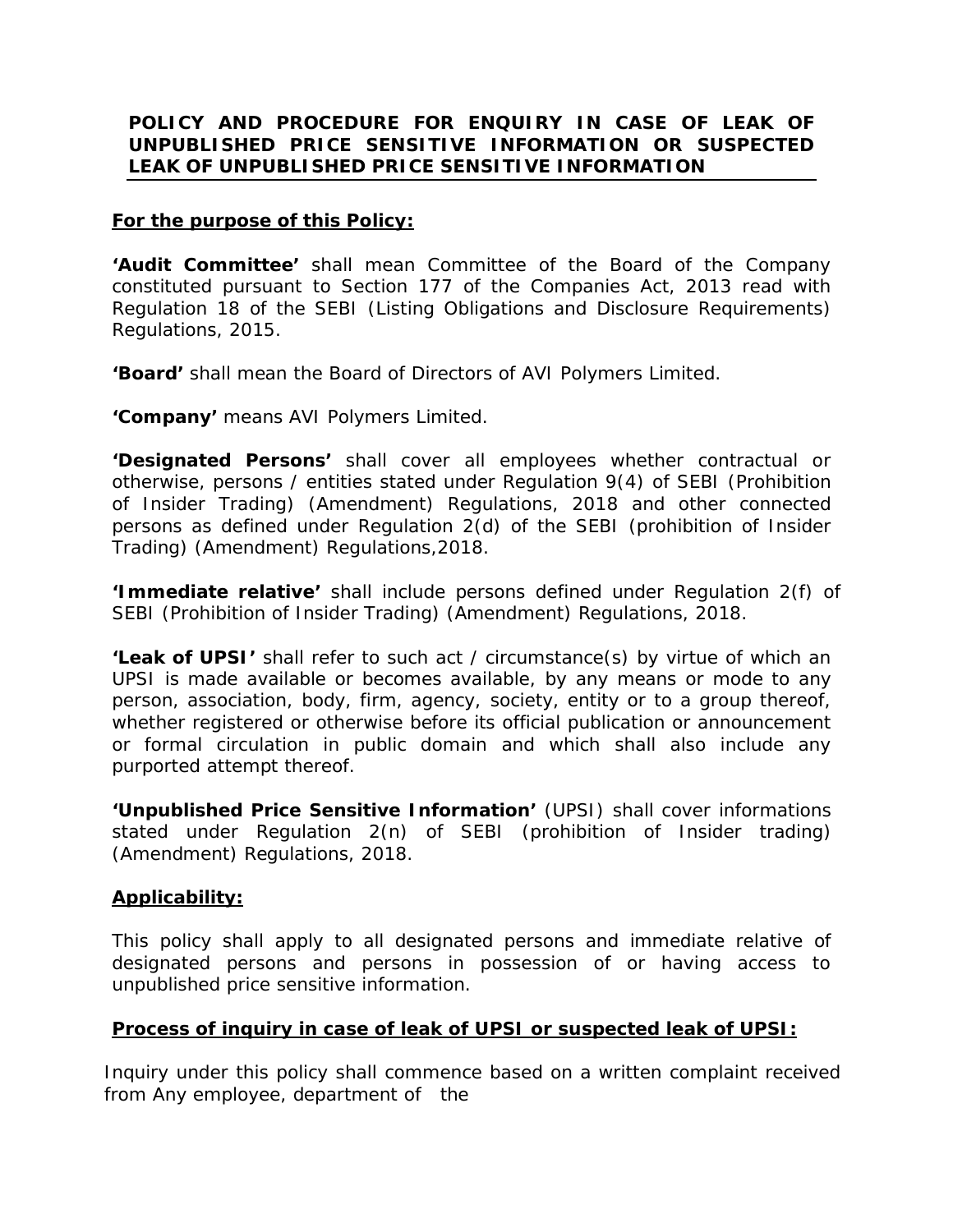Company, Registrar and Share Transfer Agent, designated person, Depository, Stock Exchange, Regional Director or any official thereof, Registrar of Companies or any official thereof, regulatory / statutory authority or any other department of Central or State Government.

- 1. The complaint shall inter-alia state particulars of the complainee and details of the complaint. The Complainant has the option of annexing such documentary evidence, as deemed reasonable for the purpose of substantiating the complaintlodged.
- 2. The Complaint shall be addressed to the Company or Board or Audit Committee or Chairman or Managing Director (MD) or Chief Executive Office, by whatever namecalled.
- 3. Within 5 (five) working days of receipt of the complaint MD, shall write to the complainee intimating the details of the complaint received and requesting him to give a written representationwithin 7 (seven) working days of receipt of letter. If MD feels that the complaint has been lodged to secure needless publicity for defamatory matter which is detrimental to the interest of the Company then he will discard the complaint with reasons recorded in writing.
- 4. Within 7 (seven) working days of receipt of representation, MD shall proceed to investigate in the matter and for such purpose may consult such persons, whether internal or otherwise or obtain such external assistance or opinion, as he may deem expedient in this regard. During the course of such investigation, MD may call for such additional documents, representations, etc. as he may deemfit.
- 5. If no representation is received within the aforesaid stipulated time, MD shall issue notice to the complainee asking him to show cause as to why the Company should not initiate disciplinary proceedings, as applicable, againsthim.
- 6. On completion of the preliminary investigation under point 5, receipt of reply to the show cause notice issued under point 6 or on non-receipt thereof, MD shall refer the matter to the Chairman of the Audit Committee, alongwith his opinion, for hisconsideration.
- 7. Chairman of the Audit Committee on receipt of such opinion shall proceed to convene a meeting of the Audit Committee and shall actually convene the concerned meting within a period of 45 days of receipt of opinion ofMD.